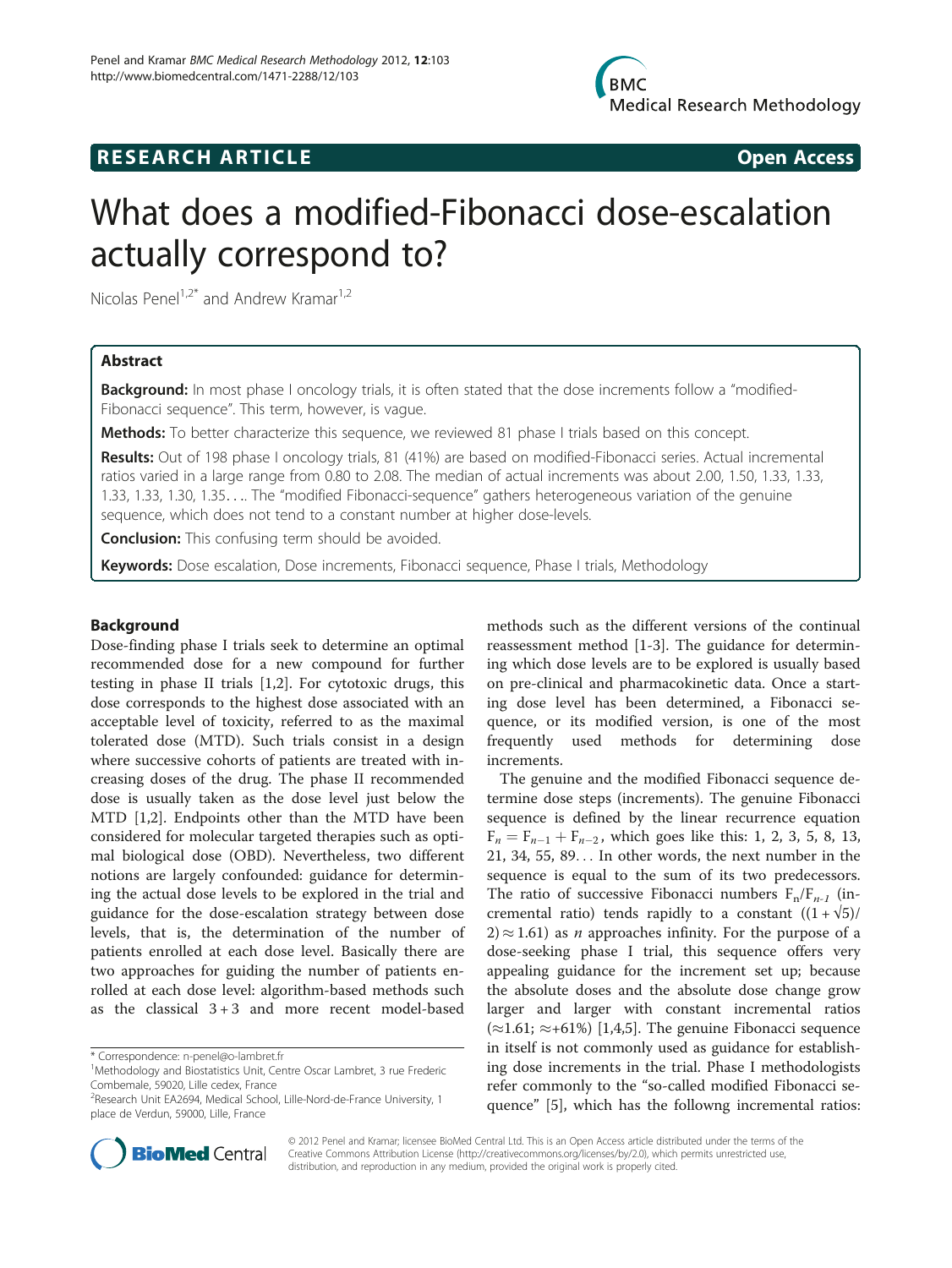2.00, 1.67, 1.50, and then 1.33 for all subsequent doselevels. In this form, the incremental ratio tends to a smaller constant number: 1.33.

Given that the so-called modified Fibonacci sequence remains the most popular dose increment determination scheme, but is also a non-standardized method, we carried out a literature review over a ten-year period of published dose-finding phase I trials investigating one drug to better characterize this series.

# Methods

The reports, considered for the present study, were extracted from a large database of 327 phase I trials (311 manuscripts) published between January 1997 and December 2008 in five major journals in the field of oncology(Annals of Oncology, Clinical Cancer Research, European Journal of Cancer, Investigational New Drugs and Journal of Clinical Oncology; see Additional file [1](#page-3-0)). We have used Pubmed-Medline and the following keywords: "dose-seeking", "phase 1 trial" and "cancer". From these 327 trials, 197 were single-agent dose-seeking trials. From each report, we extracted the method used for guiding the dose-escalation and the result of the trial. "Failure of the trial" described a study failing to determine a phase-II-recommended-dose. The doseincrement guidance was classified into five categories: modified Fibonacci sequence, pharmacologically guided method [\[6](#page-4-0)], constant ratio incremental  $\ge$ +2.0 (aggressive increment, including most of accelerated titration designs [[7\]](#page-4-0)), constant ratio incremental <1.33 (prudent increment) and other methods (including bayesian approaches [[8\]](#page-4-0)). Among studies which used a modified Fibonacci sequence, we extracted the precise dose used at each dose-level. By convention, we have considered the actual dose by successive cohorts even if deescalation occurred or the sponsor decided to explore an intermediate dose-level. De-escalation have been seen in only two trials. We then calculated for every dose-level: the mean dose administered at each dose level, its standard derivation, the median and the range. We then calculated the ratio of the median increments. For example, the ratio of median increment at dose-level 3 was the ratio of the median dose at level 3 over the median dose at level 2 across the studies which included at least these both dose-levels.

Lastly we plotted the mean incremental ratio (±95% confidence interval) on the log scale for the trial data compared to the incremental ratios of the genuine and modified Fibonacci series.

# Results

Figure 1 describes the pattern of studies. The modified-Fibonacci-sequence was the most common method of dose-escalation (92/197, 46%). The contemporary studies still rarely used sophisticated designs such as Bayesian and pharmacologically guided dose escalation (Table [1](#page-2-0)). The median number of dose-levels explored was 5 (range, 2–12). Four studies actually investigated only 2 dose-levels (Table [2](#page-2-0)).

The term modified-Fibonacci-sequence covered a vast range of actual doses (Table [2](#page-2-0)). For example, the actual increment at the fifth dose-level varied from 1.20 to 6.00. For every dose-level the observed dispersion of the actual increment was large (Table [2](#page-2-0)).

The actual sequences used in the trials differed from the genuine Fibonacci sequence and the modified one by several points. The median actual dose was far from the genuine Fibonacci sequence, with values lower than expected starting from the fifth dose-level (5.32 instead of 8) and then huge differences in later dose-levels (38.44 instead of 233 at the 12th dose-level, see Figure [2](#page-2-0) and Table [2\)](#page-2-0). The median of actual increments was about 2.00, 1.50, 1.33, 1.33, 1.33, 1.33, 1.30, 1.35, 1.32, 1.24 and 1.25 (Table [3](#page-3-0)). This sequence did not tend to a constant number (see 4th column of Table [3](#page-3-0)).

The mean incremental ratios followed the modified Fibonacci series more closely than the genuine series and they were statistically lower than the genuine series for

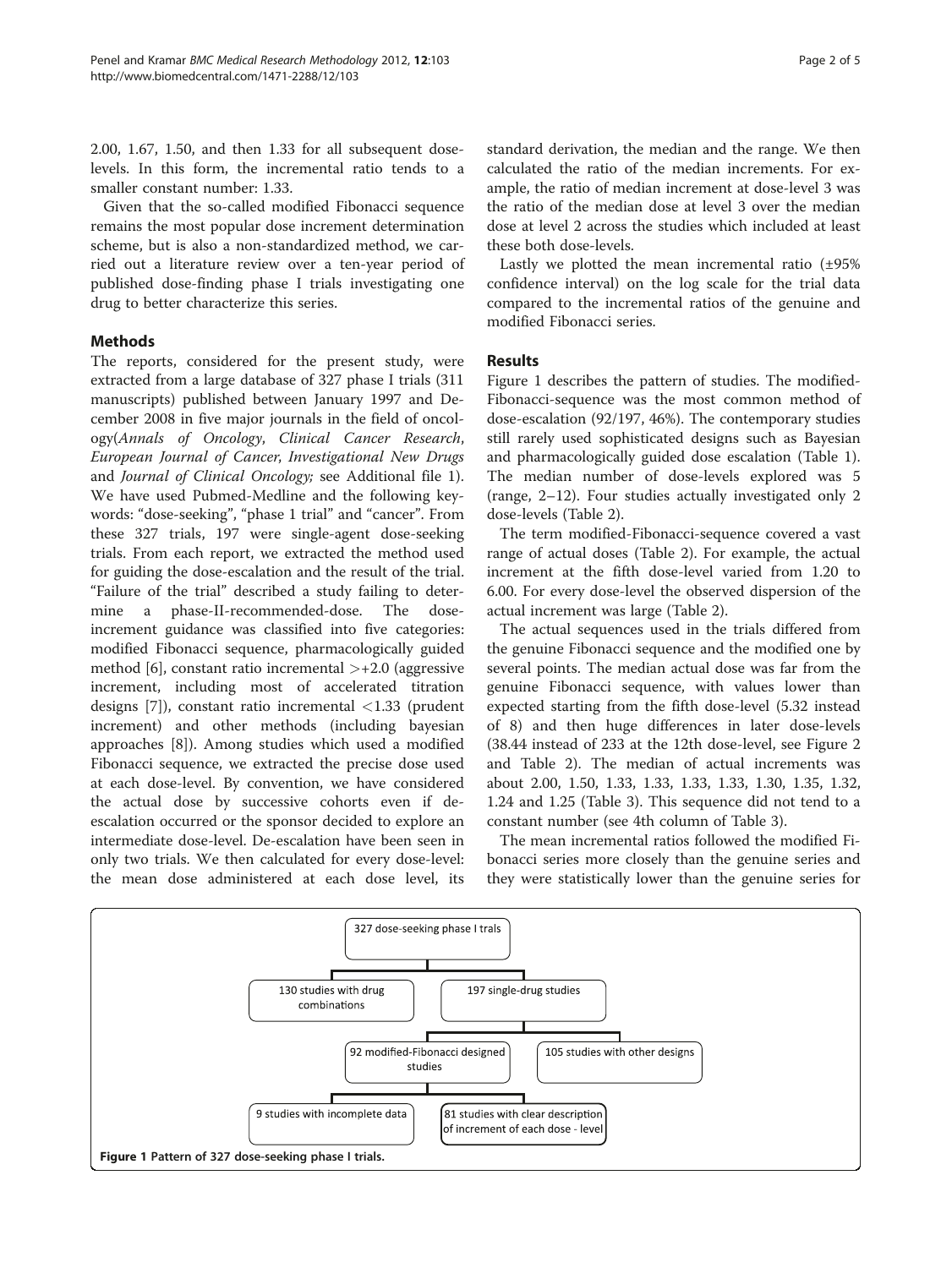<span id="page-2-0"></span>Table 1 Dose-escalation-methods and results of 198 single-agent dose-seeking phase I trials

|                                         |                                | Guidance for the number of<br>patients enrolled by dose-levels |                                               |  |
|-----------------------------------------|--------------------------------|----------------------------------------------------------------|-----------------------------------------------|--|
|                                         |                                | Algorithm-based<br>methods (such as<br>$3 + 3$ ) n $(%$ )      | Model-based<br>methods (such<br>as CRM) n (%) |  |
| Guidance for<br>the dose-<br>escalation | Modified-Fibonacci<br>sequence | 92 (46.4)                                                      | 0(0)                                          |  |
|                                         | Fixed increment:<br>$< +33%$   | 28 (14.1)                                                      | 0(0)                                          |  |
|                                         | Fixed increment:<br>$>100\%$   | 62(1.3)                                                        | 1(0)                                          |  |
|                                         | PK-guided                      | 3(1.5)                                                         | 1(0)                                          |  |
|                                         | Other                          | 7(3.5)                                                         | 4(2)                                          |  |

dose levels 2 to 7 and significantly lower than the modified series for dose levels 2 to 5 (Figure 2). From dose levels 8 onwards, the mean incremental ratios were contained within the two series.

Moreover, in 13 studies (16%), at least one increment was significantly higher (e.g. >50%) than the increment planned with the modified-Fibonacci series.

# **Discussion**

Our analysis highlights the following facts. Most of contemporary dose-seeking phase I trials remain guided by the "modified Fibonacci sequence" (about 50%, Table 1). This term includes a vast variation in doses (from -20% to +208.3%, Table 2). Moreover, the actual series does not tend to a constant incremental ratio as expected from the modified Fibonacci sequence (Table 2) The



dose-escalation is slower than planned by the genuine and modified Fibonacci sequence (Figure 2).

The algorithm-based designs tend to be more complex than the model-based-designs. Most of these new designs do not use the Fibonacci series. For example, Simon et al have proposed different designs called accelerated titration design, in which the dose doubling is used until there is one dose-limiting toxicity or two patients with at least two grade II toxicities at least possibly related to drug when a 40% increment is used [\[7](#page-4-0)]. The Bayesian designs do not use the Fibonacci series [[8,9\]](#page-4-0). For example, the Bayesian logistic regression model with escalation with overdose control (EWOC) uses a model-based approach to determine the potential unsafe doses. The maximum dose increment may be capped at a doubling but a smaller dose increment can

Table 2 Dose and incremental ratios in 81 modified-Fibonacci-sequence designed studies

|                                                      | Planned dose in                      |                                       | <b>Actual doses</b>      |                        |                        |                                   |
|------------------------------------------------------|--------------------------------------|---------------------------------------|--------------------------|------------------------|------------------------|-----------------------------------|
| Dose-level (n of studies<br>reaching the dose-level) | <b>Genuine Fibonacci</b><br>sequence | <b>Modified Fibonacci</b><br>sequence | Median of<br>actual dose | Min. of actual<br>dose | Max. of actual<br>dose | Mean $(\pm$ SD)<br>of actual dose |
| 1(81)                                                |                                      | 1.0                                   |                          | L,                     |                        |                                   |
| 2(81)                                                | $\overline{2}$                       | 2.0                                   | 2.00                     | 0.80                   | 10                     | 1.82(0.65)                        |
| 3(77)                                                | 3                                    | 3.3                                   | 3.00                     | 0.80                   | 3.33                   | 4.08(1.65)                        |
| 4(67)                                                | 5                                    | 5.1                                   | 4.00                     | 0.97                   | 10.00                  | 9.23(3.12)                        |
| 5(58)                                                | 8                                    | 6.60                                  | 5.32                     | 1.20                   | 33.33                  | 17.61 (4.71)                      |
| 6(43)                                                | 13                                   | 8.80                                  | 7.80                     | 0.90                   | 56.25                  | 34.49 (6.89)                      |
| 7(32)                                                | 21                                   | 11.8                                  | 11.93                    | 1.86                   | 80.00                  | 67.96 (9.77)                      |
| 8(19)                                                | 34                                   | 15.6                                  | 15.78                    | 6.67                   | 128.00                 | 35.64 (5.43)                      |
| 9(13)                                                | 55                                   | 20.8                                  | 19.50                    | 13.33                  | 256.00                 | 78.11 (8.69)                      |
| 10(7)                                                | 89                                   | 27.8                                  | 23.00                    | 18.00                  | 512.00                 | 133.38 (12.69)                    |
| 11(5)                                                | 144                                  | 36.8                                  | 28.89                    | 23.50                  | 1024.00                | 227.16 (17.85)                    |
| 12(3)                                                | 233                                  | 49.0                                  | 38.44                    | 35.83                  | 2048.00                | 707.43 (29.89)                    |
| 13(0)                                                | 377                                  | 65.2                                  |                          |                        |                        |                                   |

n: number of studied reaching the specified dose-level; SD: standard deviation.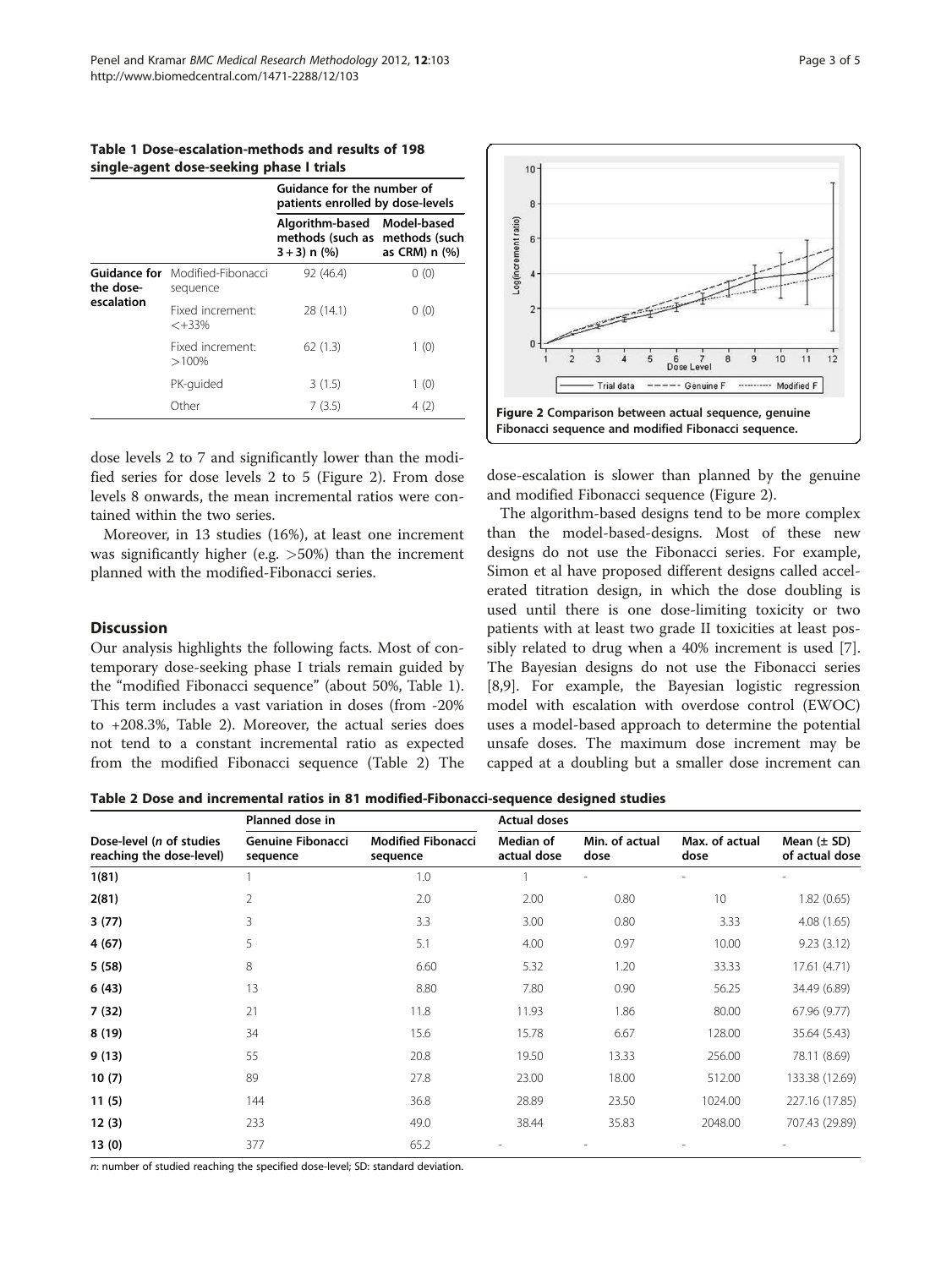#### <span id="page-3-0"></span>Table 3 Incremental ratios

| Dose-levels    | Incremental<br>ratio in genuine<br>Fibonacci<br>sequence | Incremental ratio<br>in Modified<br>Fibonacci<br>sequence | Incremental<br>ratio of median<br>dose in 81<br>phase I |
|----------------|----------------------------------------------------------|-----------------------------------------------------------|---------------------------------------------------------|
| 1              |                                                          |                                                           |                                                         |
| $\overline{2}$ | 2.000                                                    | 2.000                                                     | 2.000                                                   |
| 3              | 1.500                                                    | 1.670                                                     | 1.500                                                   |
| 4              | 1.667                                                    | 1.500                                                     | 1.333                                                   |
| 5              | 1.600                                                    | 1.333                                                     | 1.333                                                   |
| 6              | 1.615                                                    | 1.333                                                     | 1.333                                                   |
| 7              | 1.619                                                    | 1.333                                                     | 1.333                                                   |
| 8              | 1.617                                                    | 1.333                                                     | 1.300                                                   |
| 9              | 1.618                                                    | 1.333                                                     | 1.350                                                   |
| 10             | 1.618                                                    | 1.333                                                     | 1.320                                                   |
| 11             | 1.618                                                    | 1.333                                                     | 1.240                                                   |
| 12             | 1.618                                                    | 1.333                                                     | 1.250                                                   |
| 13             | 1.618                                                    | 1.333                                                     |                                                         |

be used according to the specified overdose control or if there are other safety concerns. These approaches let the emerging data determine the future dose increment subject to a cap rather than a fixed algorithm [\[9\]](#page-4-0). Based on the observed toxicity profiles experienced in the trial, the continual reassessment method estimates the doselevel closest to the target (eg. 33% of patients presenting with dose limiting toxicities) and recommends treating the next patient at that dose level (without skipping dose levels). This implies an a priori specification of the drug toxicity profile characterized by a dose-response relationship for the drug and requires real-time datacollection, data-management and data-analysis of the toxicities used for the DLT definitions [\[8](#page-4-0)]. This process may slow down the completion of the trial. PK-guided designs require a validated, sensitive and specific drug assay. PK-guided dose-escalation also implies a relationship between plasma drug concentration and toxicity profile. This process also implies permanent sample collection, shipping, biological analysis and data-analysis. This may also slow down the trial [\[6](#page-4-0)]. As previously reported [1,[2,10\]](#page-4-0), about 50% of contemporary phase I trials still use the "Fibonacci series"; in our study, PKguided dose-escalation or continual reassessement method are used in 3 and 2% of the trials, respectively. There are many reasons explaining that Fibonacci series remains largely used. First, this is one of the first described methods. This is easy to understand for the patient, the investigator and the regulatory bodies (such as Ethics Committee). The Fibonacci series is apparently cautious with a very progressive dose-escalation. Lastly, the implementation of this method does not need extensive statistical or biological work as compared to Bayesian

approaches or PK-guided dose-escalation. However, this method is very rudimentary. Several analyses have demonstrated that Bayesian approaches, such as Continual Reassessment Method or EWOC reduce the number of patients treated at very low doses far from doses with potential therapeutic effect [[2,9,10](#page-4-0)]. Some authors suggest than Fibonacci series is preferred when the dose-toxicity curve in animal toxicology is steep [\[10\]](#page-4-0).

The main limitation of the present analysis is inherent to its retrospective nature. This includes a publication bias that implies a selection of manuscripts issued in journals with higher impact factors and consequently the trials with "positive" results.

# Conclusion

Modified Fibonacci series remains largely used [1[,11](#page-4-0)]. The actual dose escalation referring to the "modified Fibonacci scheme" is a dose-escalation term close to and intermediate between the genuine and the "modified Fibonacci" schemes (Figure [2](#page-2-0)). In practice, however, the modified Fibonacci sequence, the most popular doseescalation guidance scheme in dose-seeking phase I trials is a term which is too vague and should be avoided. The precise description of each dose-level in the study report should be certainly better than the use of this ambiguous term [\[5](#page-4-0)].

### Additional file

#### [Additional file 1:](http://www.biomedcentral.com/content/supplementary/1471-2288-12-103.docx) List of the analyzed trials.

#### Competing interests

The authors declare that they have no competing interests.

#### Authors' contributions

NP collected the data and participated to the statistical analysis. NP and AK conceived the study and supervised the statistical analysis. All authors read and approved the final manuscript.

#### Authors' information

NP is medical oncologist and head of the General Oncology Department at the Oscar Lambret Cancer Center. His main fields of expertise are treatment of rare tumors (including, adult sarcoma and cancer of unknown primary site) and early phase trials. AK is methologist and biostatistician. His main fields of expertise are development and validation of prognostic/predictive model and early phase trials methodology.

#### Acknowledgements

To Séverine Marchant for the manuscript editing. To all the authors of the phase I trials analyzed in the present study (see Additional file 1).

Received: 19 January 2012 Accepted: 23 July 2012 Published: 23 July 2012

#### References

1. Rogatko A, Schoeneck D, Jonas W, Tighiouart M, Khuri FR, Porter A: Translation of innovative designs into phase I trials. J Clin Oncol 2005, 25:4982–6.